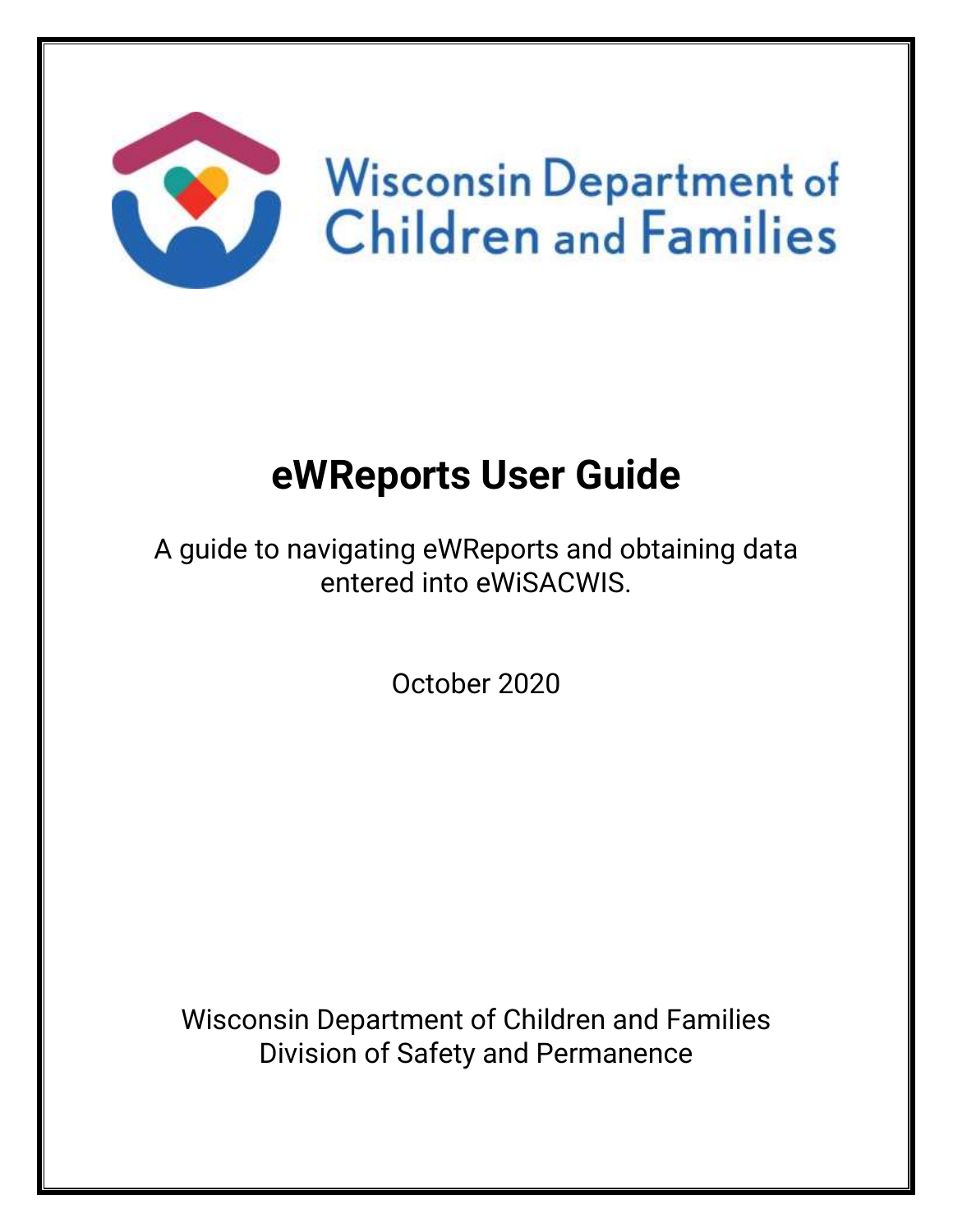#### **Table of Contents**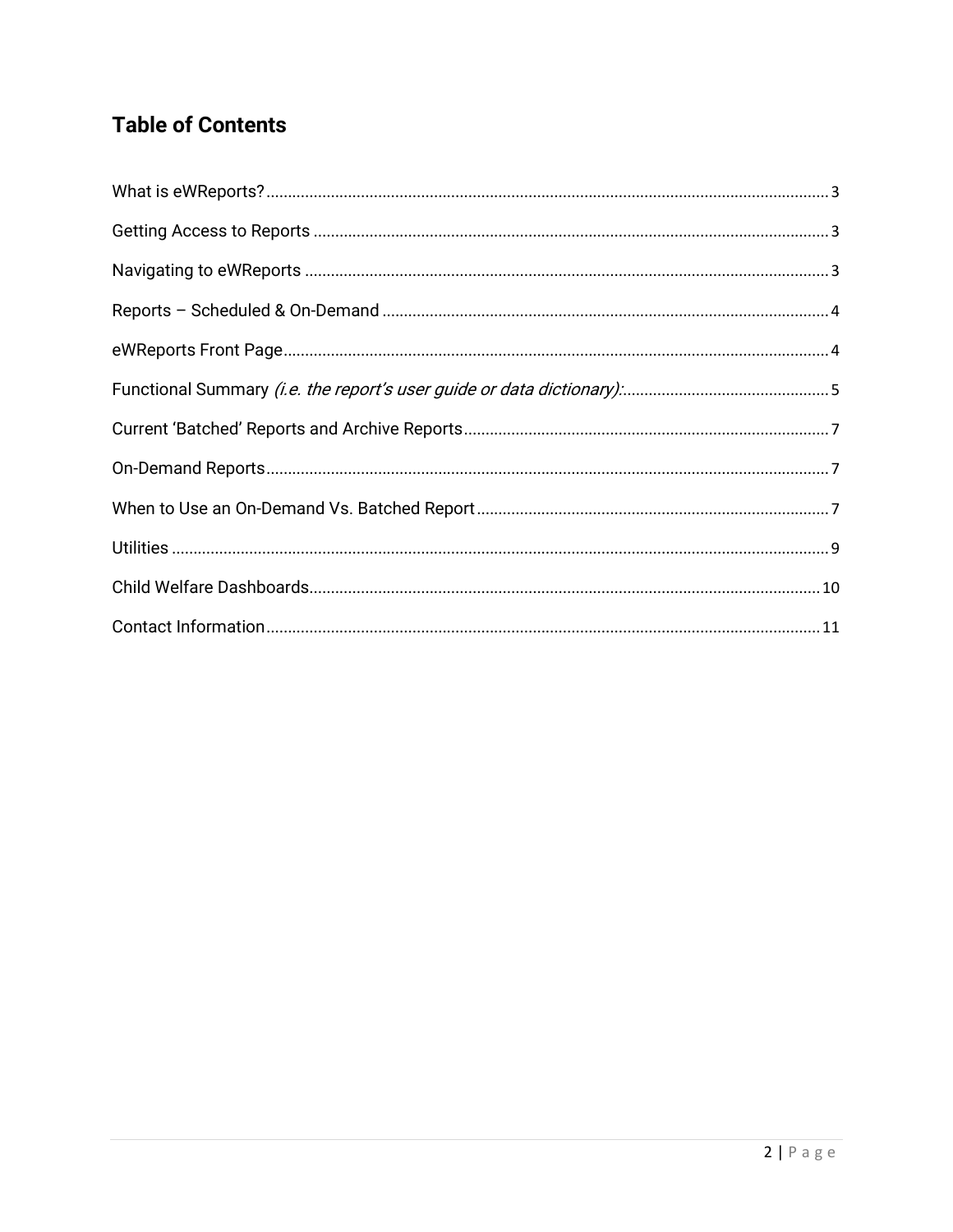#### <span id="page-2-0"></span>**What is eWReports?**

eWReports is the data reporting system for the Division of Safety and Permanence (DSP) within the Wisconsin Department of Children and Families (DCF). Reports include data on caseworker and Access worker activities, child and youth demographics, youth and family outcomes, placement data, other administrative concerns, financial data and more. Access to reports varies by individual and by agency.

The intent of this guide is to help users understand and use eWReports. The following section outlines directions for accessing eWReports from the eWiSACWIS home page. The subsequent sections of this guide outline the features of eWReports, and provide instructions for use.

#### <span id="page-2-1"></span>**Getting Access to Reports**

Workers do not automatically have eWReports provided to them. For security reasons, every report must be requested. When you are aware of a report you would like to review, you may request that report from your county's 'security delegate' who will assign access to specific reports upon request. (A description of the Report Catalogue follows should you need assistance in determining what reports are available).

# <span id="page-2-2"></span>**Navigating to eWReports**

After opening the eWiSACWIS homepage [\(https://apps.dcf.wisconsin.gov/ewreports\)](https://apps.dcf.wisconsin.gov/ewreports), you will see a page similar to the screen below. Please note that for the time being, eWiSACWIS will only run in the Internet Explorer web browser. Once signed in to eWiSACWIS, select the 'Quick Links' hyperlink, located at the top right of the screen, as seen below.

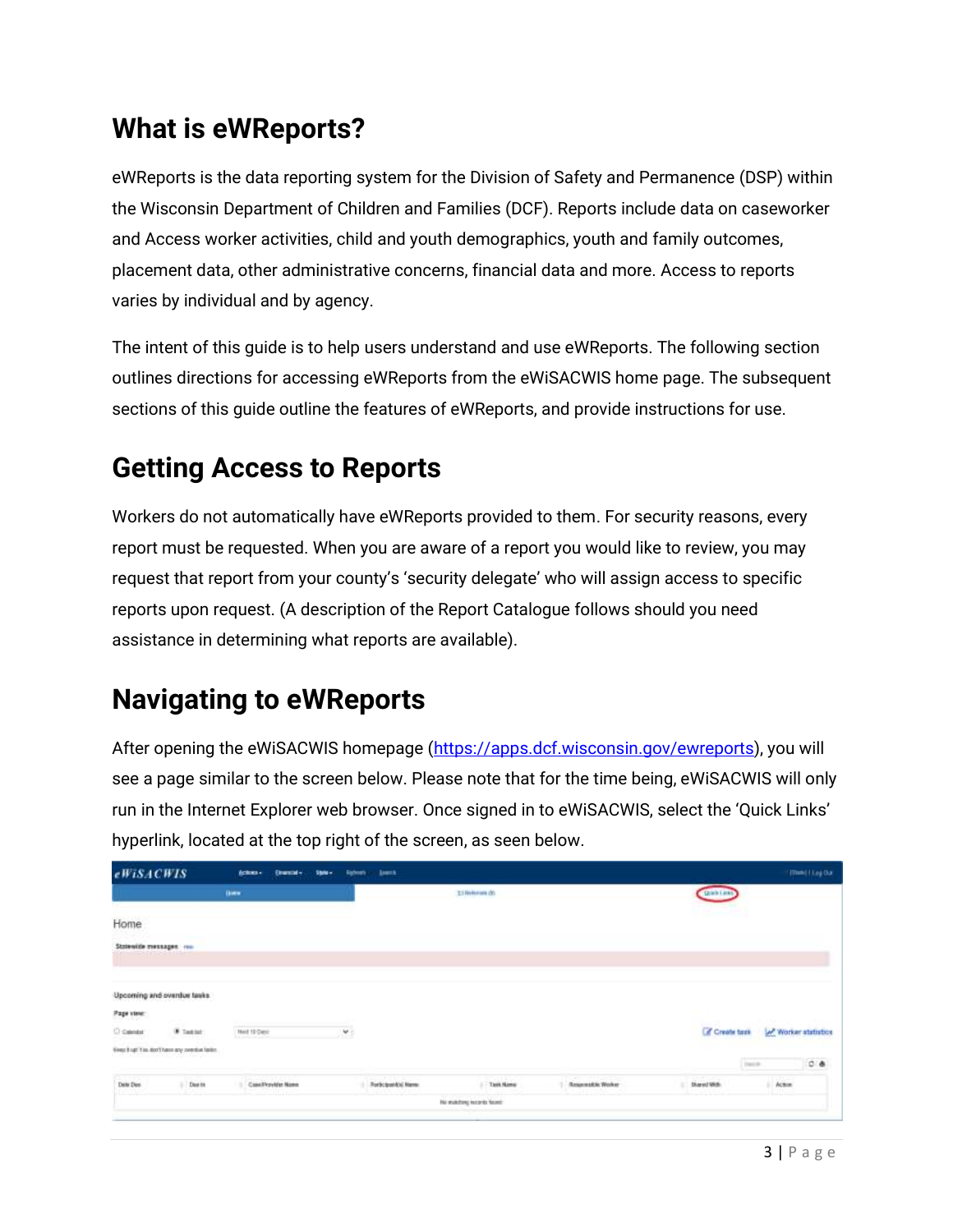#### <span id="page-3-0"></span>**Reports – Scheduled & On-Demand**

After entering '**Quick Links'**, select '**Reports – Scheduled & On-Demand'**. This will launch the eWReports Page.



#### <span id="page-3-1"></span>**eWReports Front Page**

The eWReports page will open as seen below with four different ribbons – **Home, Current, Archive,** and **On-Demand**. The 'Home' page provides a list of resources relating to eWReports. This list includes a link to the **Child Welfare Dashboards**, this **user guide**, a **frequently used child welfare and youth justice guide**, the **Report Catalogue,** and the **What's New in eWReports** newsletter describing additions and revisions to reports and dashboards.

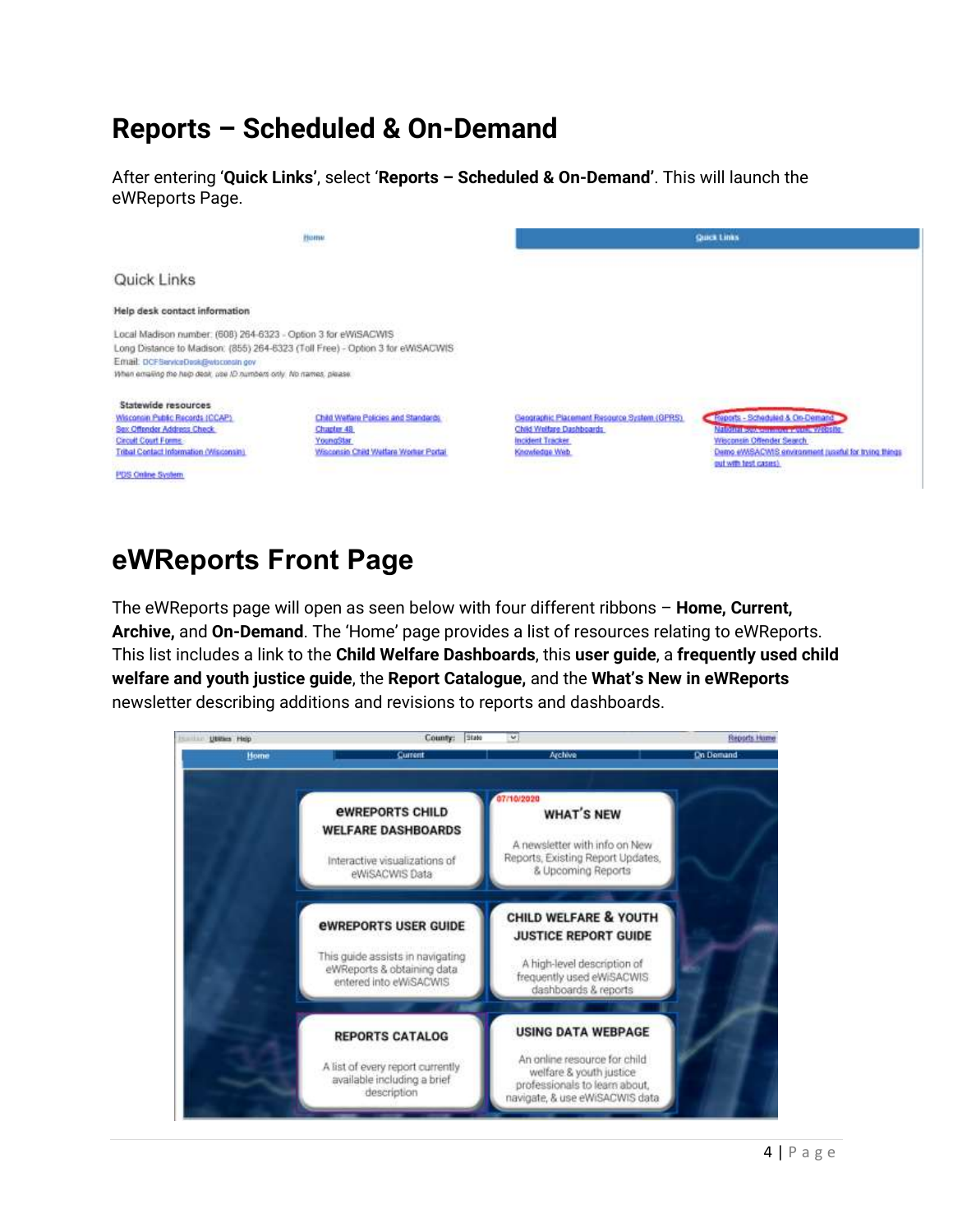The 'Current'', 'Archive', and 'On Demand' tabs will be described further in the next section, but they all follow the same organizational structure:

- **Report Name:** The Report Name, Report ID, and a hyperlink to the 'functional summary' - the detailed description of the dataset (described below).
- **Start Date and End Date:** The time period covered by each report.
- **Report Output:** The hyperlink to the specific dataset to download. Most reports are Excel spreadsheets.

| $eWR$ eports                                             | <b>Reports for Kelly Smithback</b> | <b>Request</b><br><b>Refrest</b>                                             | Logout              |
|----------------------------------------------------------|------------------------------------|------------------------------------------------------------------------------|---------------------|
| Maintain Utilities Help                                  | State<br>County:                   | $\checkmark$                                                                 | <b>Reports Home</b> |
| <b>Home</b>                                              | <b>Current</b>                     | Archive<br><b>On Demand</b>                                                  |                     |
| <b>Report Name</b>                                       | Start Date   End Date              | <b>Report Output</b>                                                         | Run Date            |
| CM06X100 - Caseworker Contacts                           | 05/31/2020<br>05/01/2020           | CM06X100-CASEWORKER-CONTACTS-STATE.xls                                       | 07/06/2020          |
|                                                          | 05/31/2020<br>05/01/2020           | CM06X100-CASEWORKER-CONTACTS-Statewide.xls                                   | 07/06/2020          |
|                                                          | 05/31/2020<br>05/01/2020           | CM06X100-CASEWORKER-CONTACTS-All-Counties.xls                                | 07/06/2020          |
| <b>CM06X102 - Caseworker Contacts MONITORING</b>         | 07/31/2020<br>07/01/2020           | CM06X102-CASEWORKER-CONTACTS-MONITORING-STATE.xls                            | 07/25/2020          |
| CM06X104 - Contacts for Families:                        | 06/30/2020<br>06/01/2020           | CM06X104-CONTACTS-FOR-FAMILIES-STATE.xls                                     | 07/06/2020          |
| CM1801 - Worker Training                                 |                                    | cm1801-dcf-43-cps-All-Counties.xls                                           | 07/23/2020          |
|                                                          |                                    | cm1801-dcf-43-cps-State.xls                                                  | 07/23/2020          |
| CM20X100 - eWiSACWIS Report Usage                        | 01/01/2020 06/30/2020              | CM20X100-EWR-REPORT-USAGE-STATE xls                                          | 07/02/2020          |
|                                                          | 01/01/2020 06/30/2020              | CM20X100-EWR-REPORT-USAGE-All-Counties.xls                                   | 07/02/2020          |
| DWIS ADM 003 - Caseload-Detail-Report                    |                                    | DWIS ADM 003-Caseload-Detail-Report-State.xlsx.                              | 07/05/2020          |
|                                                          |                                    | DWIS ADM 003-Caseload-Detail-Report-All-Counties.xlsx                        | 07/05/2020          |
| DWIS ADM 004 - Caseload-Summary-Report                   |                                    | DWIS ADM 004-Caseload-Summary-Report-Statewide.pdf                           | 07/05/2020          |
| DWIS ADM 005 - Potentially Inactive Case Analysis Report |                                    | DWIS ADM 005-Potentially Inactive Case Analysis Report-All-<br>Counties xlsx | 07/05/2020          |
|                                                          |                                    | DWIS ADM 005-Potentially Inactive Case Analysis Report-State xlsx            | 07/05/2020          |
| DWIS PERM OHC 001 - Permanency in OHC CFSR3              |                                    | DWIS PERM OHC 001-Permanency-in-OHC-CFSR3-STATE.xlsx                         | 10/06/2019          |
|                                                          |                                    | DWIS PERM OHC 001-Permanency-in-OHC-CFSR3-All-Counties xlsx                  | 10/06/2019          |
| DWIS PERM OHC 002 - Placement Stability CFSR3            |                                    | DWIS PERM OHC 002-Placement-Stability-CFSR3-STATE.xlsx                       | 10/06/2019          |

• **Run Date:** The date the report data was pulled.

#### <span id="page-4-0"></span>**Functional Summary** (i.e. the report's user guide or data dictionary):

Most eWiSACWIS reports contain documentation of what is included in the report. This documentation is known as the 'functional summary'. Specifically detailed here is a description of the report's:

- **Population**: This is the collection of datapoints referenced in the report (e.g. this report looks at all Access Reports screened in during this time period)
- **Worksheets / Tabs**: If the dataset is an excel spreadsheet with multiple tabs (i.e. 'worksheets'), the purpose of each tab is described.
- **Variables**: Every variable is listed with a brief description of the variable.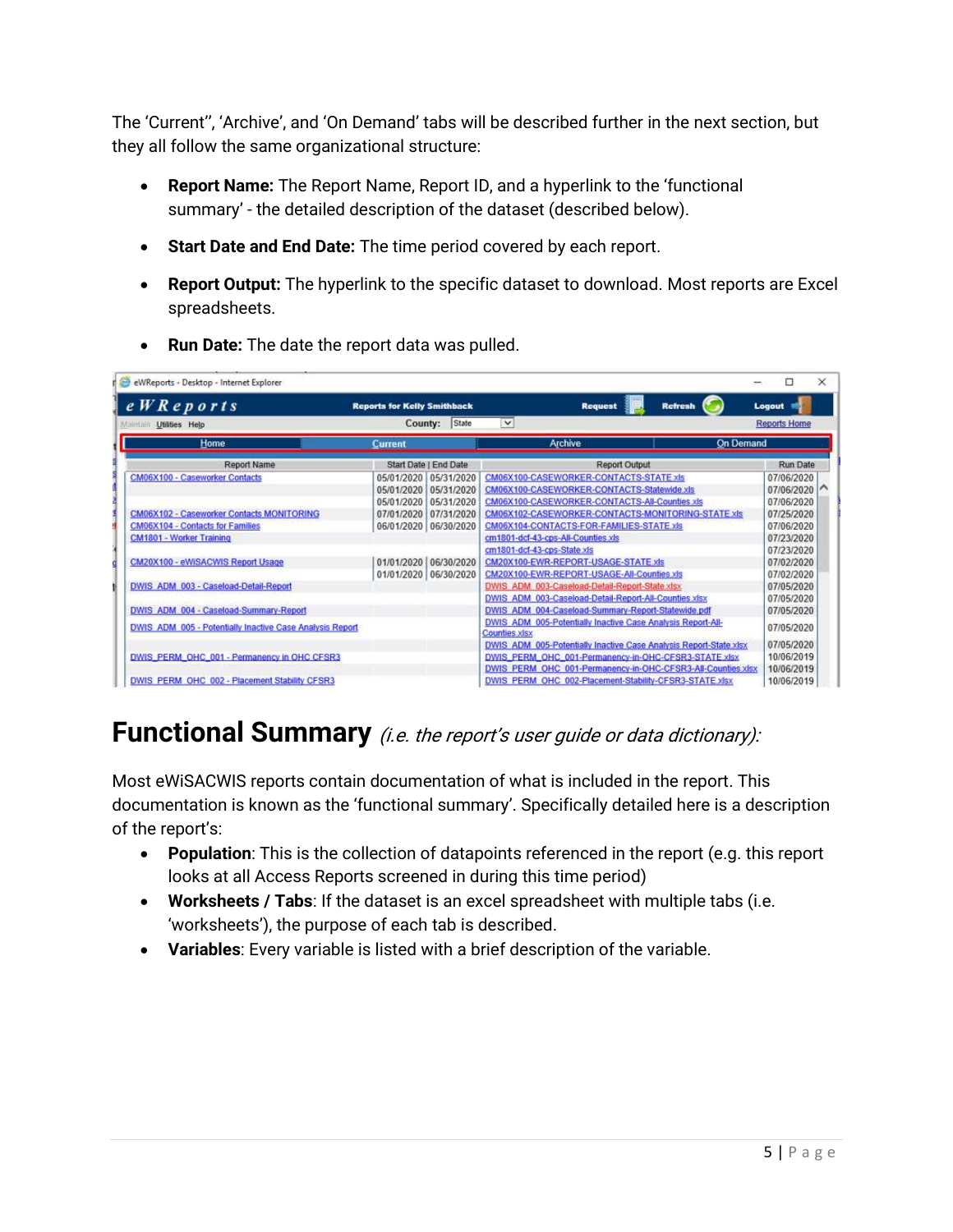To retrieve the Functional Summary, click the desired report in the 'Report Name' column, which will open in a pop-up window. If the pop-up window has a '**View File**' button, as shown below, you may select it to download the functional summary of the dataset. If the View File button is not available, then there is no functional summary for this report.

<span id="page-5-0"></span>

| State<br>County:<br>Current<br>Start Date   End Date<br>05/01/2020 05/31/2020<br>05/01/2020 05/31/2020<br>05/31/2020<br>05/01/2020<br>07/01/2020 07/31/2020 | $\checkmark$<br><b>On Demand</b><br>Archive<br><b>Report Output</b><br>CM06X100-CASEWORKER-CONTACTS-STATE.xls<br>CM06X100-CASEWORKER-CONTACTS-Statewide.xls<br>CM06X100-CASEWORKER-CONTACTS-All-Counties.xls<br>CM06X102-CASEWORKER-CONTACTS-MONITORING-STATE.xls                                                                                                                                                                   | <b>Reports Home</b><br>Run Date<br>07/06/2020<br>07/06/2020<br>07/06/2020<br>07/25/2020 |
|-------------------------------------------------------------------------------------------------------------------------------------------------------------|-------------------------------------------------------------------------------------------------------------------------------------------------------------------------------------------------------------------------------------------------------------------------------------------------------------------------------------------------------------------------------------------------------------------------------------|-----------------------------------------------------------------------------------------|
|                                                                                                                                                             |                                                                                                                                                                                                                                                                                                                                                                                                                                     |                                                                                         |
|                                                                                                                                                             |                                                                                                                                                                                                                                                                                                                                                                                                                                     |                                                                                         |
|                                                                                                                                                             |                                                                                                                                                                                                                                                                                                                                                                                                                                     |                                                                                         |
|                                                                                                                                                             |                                                                                                                                                                                                                                                                                                                                                                                                                                     |                                                                                         |
|                                                                                                                                                             |                                                                                                                                                                                                                                                                                                                                                                                                                                     |                                                                                         |
|                                                                                                                                                             |                                                                                                                                                                                                                                                                                                                                                                                                                                     |                                                                                         |
|                                                                                                                                                             |                                                                                                                                                                                                                                                                                                                                                                                                                                     |                                                                                         |
|                                                                                                                                                             |                                                                                                                                                                                                                                                                                                                                                                                                                                     |                                                                                         |
| <b>MONEY</b>                                                                                                                                                |                                                                                                                                                                                                                                                                                                                                                                                                                                     |                                                                                         |
|                                                                                                                                                             |                                                                                                                                                                                                                                                                                                                                                                                                                                     |                                                                                         |
|                                                                                                                                                             |                                                                                                                                                                                                                                                                                                                                                                                                                                     |                                                                                         |
|                                                                                                                                                             |                                                                                                                                                                                                                                                                                                                                                                                                                                     |                                                                                         |
|                                                                                                                                                             |                                                                                                                                                                                                                                                                                                                                                                                                                                     |                                                                                         |
|                                                                                                                                                             |                                                                                                                                                                                                                                                                                                                                                                                                                                     |                                                                                         |
|                                                                                                                                                             |                                                                                                                                                                                                                                                                                                                                                                                                                                     |                                                                                         |
|                                                                                                                                                             | w                                                                                                                                                                                                                                                                                                                                                                                                                                   |                                                                                         |
|                                                                                                                                                             | <b>On Demand Parameters</b><br>Report<br><b>LESTY</b><br>Calegory:<br>Sub-<br>Category<br><b>On</b><br>間<br>Demand<br>Enabled:<br>Recommended: (T)<br>Restricted<br>This report lists the Confirm/Reconfirm Safe Environment Assessment (CSE/RCSE) documented<br>by counties on children who are in care within the reporting period. This report is used for<br>The second control of the control of the control of the control of |                                                                                         |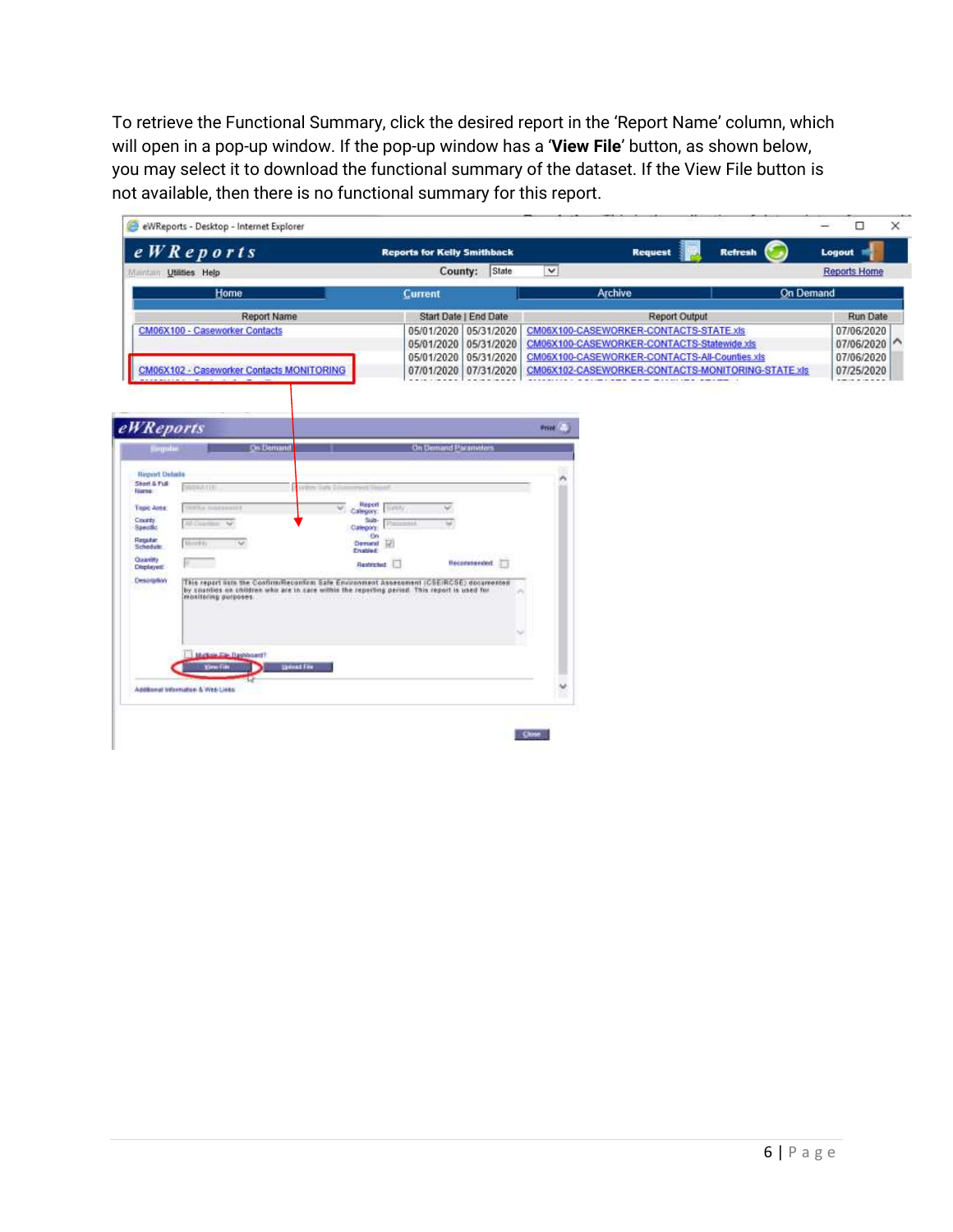#### **Current 'Batched' Reports and Archive Reports**

Many reports in eWReports are run automatically in 'batches' on specific days each week or month. The reporting time period is usually one month but can be longer or shorter depending on the report. If you have access to a report, you will find copies of this report on the 'Current' and 'Archive' report tabs. The **current tab** provides the most up-to-date 'batched' reports, whereas the **archive** tab reports provide report runs from earlier time periods.

# <span id="page-6-0"></span>**On-Demand Reports**

You may want to run a report 'on-demand' in cases where you're interested in data from a different time period than what is provided in the current or archived reports, or to obtain more up-to-date data (for example if the 'current' version of the report was run ten days ago). Alternatively, you may want to access reports that are only available on-demand.

The On-Demand tab shows previously requested reports for several months, as well as the status of your requests. Requests will have one of the following status designations:

- **Completed**. Requested report successfully uploaded.
- **Hold**. You have placed your request for this report on hold.
- **Running**. Requested report is currently running and should be available soon.
- **Submitted**. Request received, but report has not yet run.

Clicking the 'refresh' button will inform you of when the status of your on-demand report request changes.

#### <span id="page-6-1"></span>**When to Use an On-Demand Vs. Batched Reports**

When you are deciding between whether to use an on-demand, current batched report, or archived batched report, you are ultimately asking yourself a question about what time period and what data population you want to review. This is because the only difference of these reports is 1) the time period included in the reporting period and 2) the date the report was run. These dates affect what population appears in the dataset.

To clarify this point, please note how most detailed datasets in eWReports begin as follows:

|   |          | в                                               | с         |  |  |
|---|----------|-------------------------------------------------|-----------|--|--|
|   |          | REPORT RUN DATE QUERY START DATE QUERY END DATE |           |  |  |
| 2 | 9/3/2020 | 1/1/2020                                        | 1/31/2020 |  |  |
| 3 | 9/3/2020 | 1/1/2020                                        | 1/31/2020 |  |  |
|   | 9/3/2020 | 1/1/2020                                        | 1/31/2020 |  |  |
| 5 | 9/3/2020 | 1/1/2020                                        | 1/31/2020 |  |  |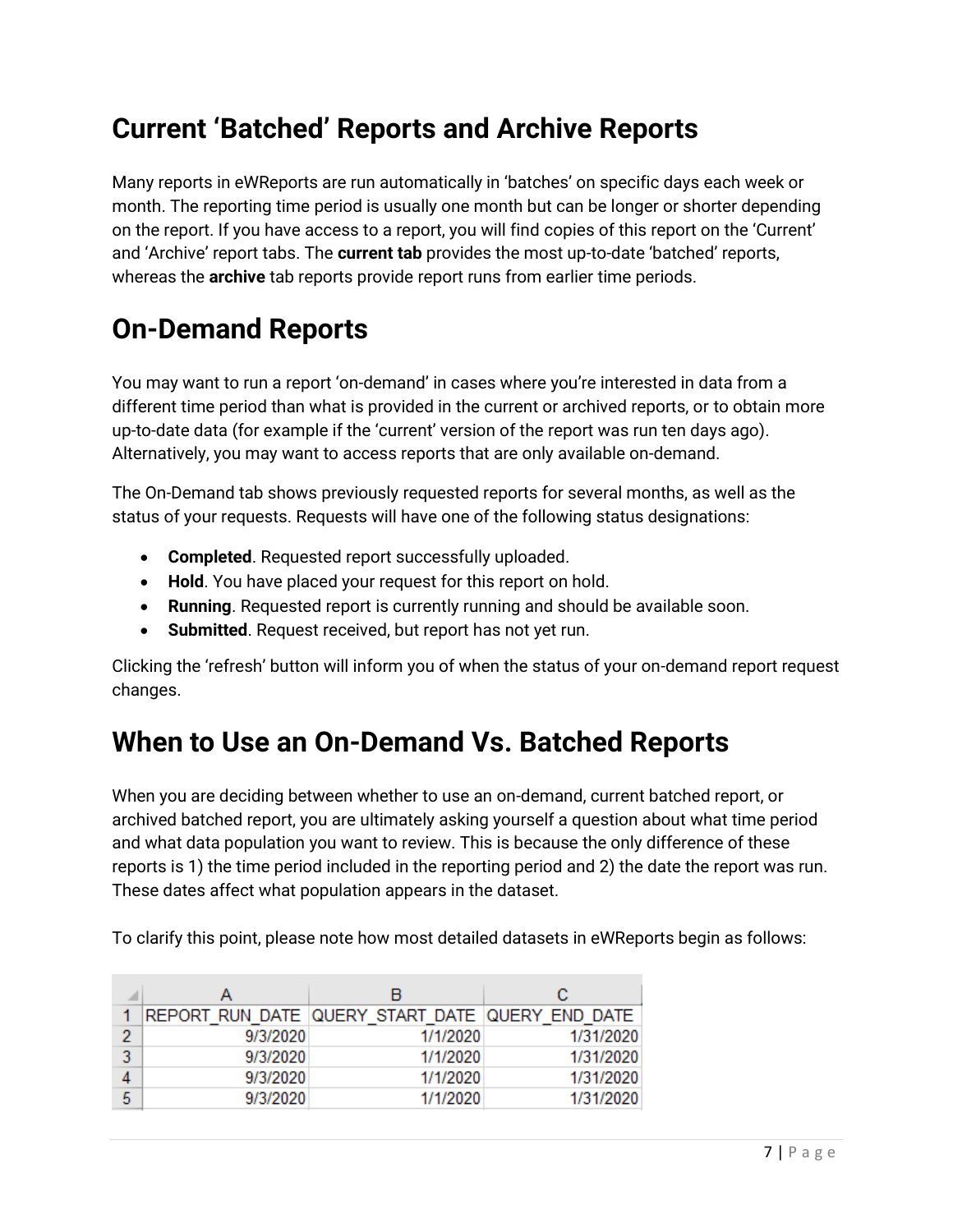As seen above, the report starts with the following three dates to provide necessary context for the data:

- 1) The '**Report Run Date**': This is the date the report was created, or 'run'. As seen in the image above, this date is 9/3/2020. The data is frozen as to what it is as of this date. If you open the report on 9/10/2020, the report will not include any changes that occurred between 9/3/20 and 9/10/2020.
- 2) The '**Query Start Date'** (or 'Run Start'): This is the date of the beginning of the dataset you are reviewing.
- 3) The '**Query End Date'** (or 'Run End'): This is the date of the end of the dataset you are reviewing.

The '**Report Start Date**' and the '**Report End Date**' are the bookends of the data you are looking at and it is necessary to understand how these dates trigger what population is included in the dataset. For example, if I open the IA Report for April 2019, I need to understand which cases are included here and which cases are not. Some people may assume that this dataset would include cases *opened in April*, others may assume its *cases that were closed in April*, and others may assume its *cases opened at any point in this reporting period*. These are obviously a different list of cases, so it is important to understand how these dates are pulling in the report's population. The functional summary, described on page 6, will provide this information.

To make this point visually, please consider the image below which represents the month of April 2019, and the lines represent the time that various cases have begun and finished Initial Assessment. For example, the Smith case opened before April 1, 2019 and ended in April 2019. This graphic shows that in the month of April, a total of five cases had an open Initial Assessment at some point, including three that were opened before April (the cases in black) and two that were opened in April (the cases in red).

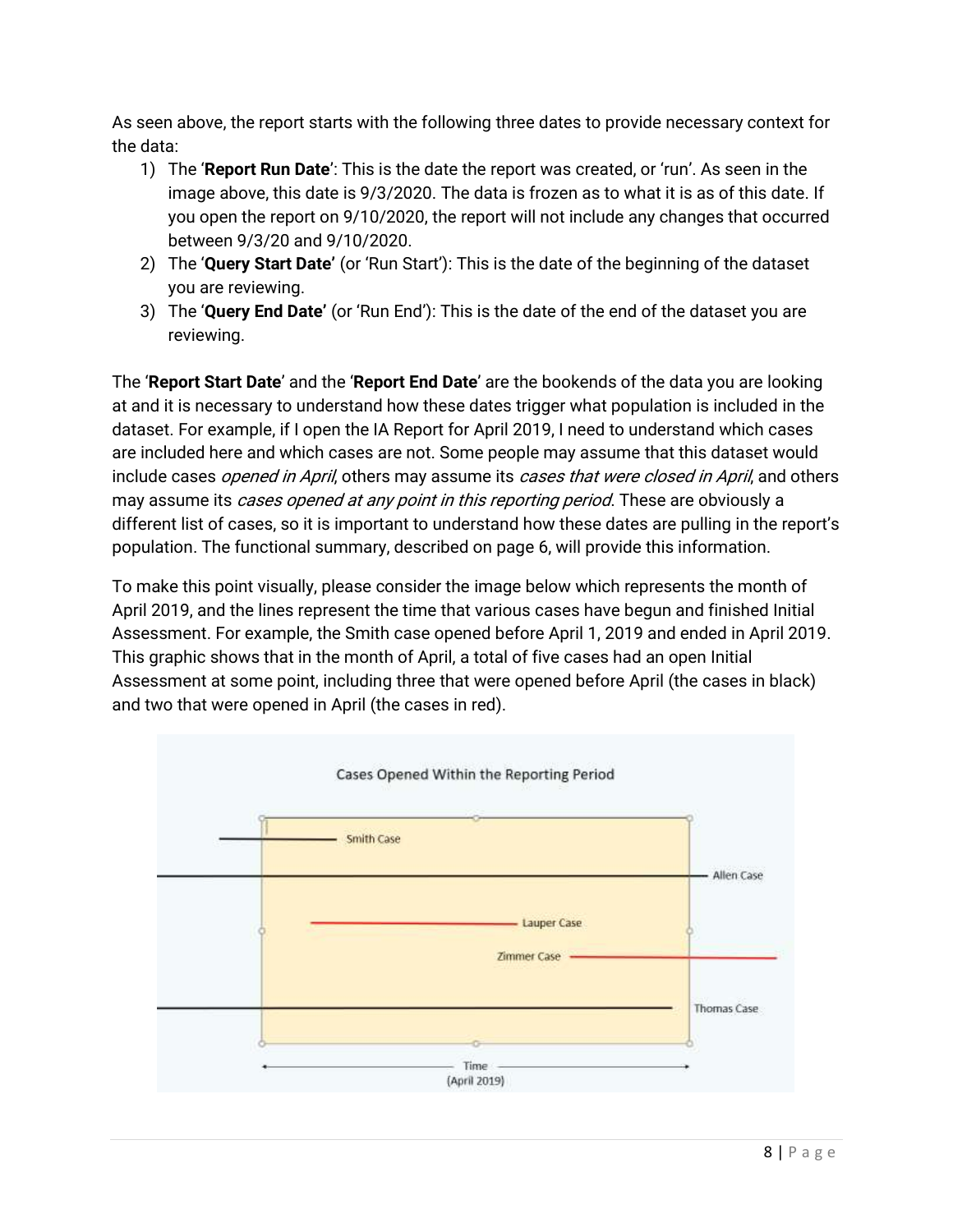# <span id="page-8-0"></span>**Utilities**

The Utilities drop-down menu provides the option to navigate directly to request an on-demand report, access the child welfare dashboards, access report information, refresh the desktop, and to logout.

| eWReports                                |       | Reports for Kelly Smithback            |                          |   | Request (25)                                                                                | Refients O                                        | 龜<br>Logout              |
|------------------------------------------|-------|----------------------------------------|--------------------------|---|---------------------------------------------------------------------------------------------|---------------------------------------------------|--------------------------|
| <b>Utilities</b> Help                    |       | County:                                | State                    | v | Reports Home                                                                                | Reports Catalog                                   | Reports What's New       |
| Request On Demand Report                 |       |                                        | Archive                  |   |                                                                                             | <b>On Demand</b>                                  |                          |
| Child Welfare Dashboards                 |       | Start Date   End Date                  |                          |   | Report Output                                                                               |                                                   | Run Date                 |
| CMO<br>Report Information                |       | 06/01/2019 06/30/2019                  |                          |   | CM06X100-CASEWORKER-CONTACTS-STATE.xts                                                      |                                                   | 08/06/2019               |
| Refresh Desktop                          |       | 06/01/2019<br>06/01/2019               | 06/30/2019<br>06/30/2019 |   | CM06X100-CASEWORKER-CONTACTS-All-Counties.xls<br>CM06X100-CASEWORKER-CONTACTS-Statewide.xls |                                                   | 08/06/2019<br>08/06/2019 |
| CMO<br>Change Requests Switchboard<br>CM | ORING | 08/01/2019<br>07/01/2019<br>07/31/2019 | 08/31/2019               |   | CM06X104-CONTACTS-FOR-FAMILIES-STATE xts                                                    | CM06X102-CASEWORKER-CONTACTS-MONITORING-STATE xis | 08/24/2019<br>08/06/2019 |
| CM <sub>1</sub><br>Logout                |       |                                        |                          |   | cm1801-dcf-43-cps-State xis<br>cm1801-dcf-43-cps-All-Counties.xls                           |                                                   | 07/25/2019<br>07/25/2019 |
| CM20X100 - eWISACWIS Report Usage        |       | 02/01/2019                             | 07/31/2019               |   | CM20X100-EWR-REPORT-USAGE-All-Counties >Is                                                  |                                                   | 08/02/2019               |
|                                          |       | 02/01/2019 07/31/2019                  |                          |   | CM20X100-EWR-REPORT-USAGE-STATE.xts                                                         |                                                   | 08/02/2019               |

The 'Report Information' drop-down option opens the pop-up screen seen below. This page indicates the report name, the schedule of how often the report is run (monthly, weekly, or ondemand), if the report is available on-demand, and if the report is restricted. On the bottom of this screen is a '**Hide reports I do not have access to**' option to allow you to see only those reports that are relevant to you.

| <b>Access</b> | <b>Report Name</b>                                                                | <b>Schedule</b> | On<br><b>Demand</b> | <b>Restricted</b> |  |
|---------------|-----------------------------------------------------------------------------------|-----------------|---------------------|-------------------|--|
|               | <b>Ad Hoc Reports - On Demand Only</b>                                            |                 |                     |                   |  |
|               | <b>ADHOC001 Adoption Eligibility - Turning 18</b>                                 | On Demand Only  | $\checkmark$        |                   |  |
|               | <b>ADHOC002 Kinship Care Pending Checks</b>                                       | On Demand Only  | $\checkmark$        | √                 |  |
|               | <b>ADHOC003 NON Kinship Care Pending Checks</b>                                   | On Demand Only  | $\checkmark$        | $\checkmark$      |  |
|               | ADHOC004 Retired - Adoptions Finalization Report - replaced by<br><b>SM16X103</b> | On Demand Only  | $\checkmark$        | $\checkmark$      |  |
|               | ADHOC005 Retired - Adoption Eligibility Report                                    | On Demand Only  |                     | $\checkmark$      |  |
|               | ADHOC006 Assessment Center / Placement Report                                     | On Demand Only  | $\omega^{\mu}$      | $\mathcal{A}$     |  |

#### **Report Information Selection**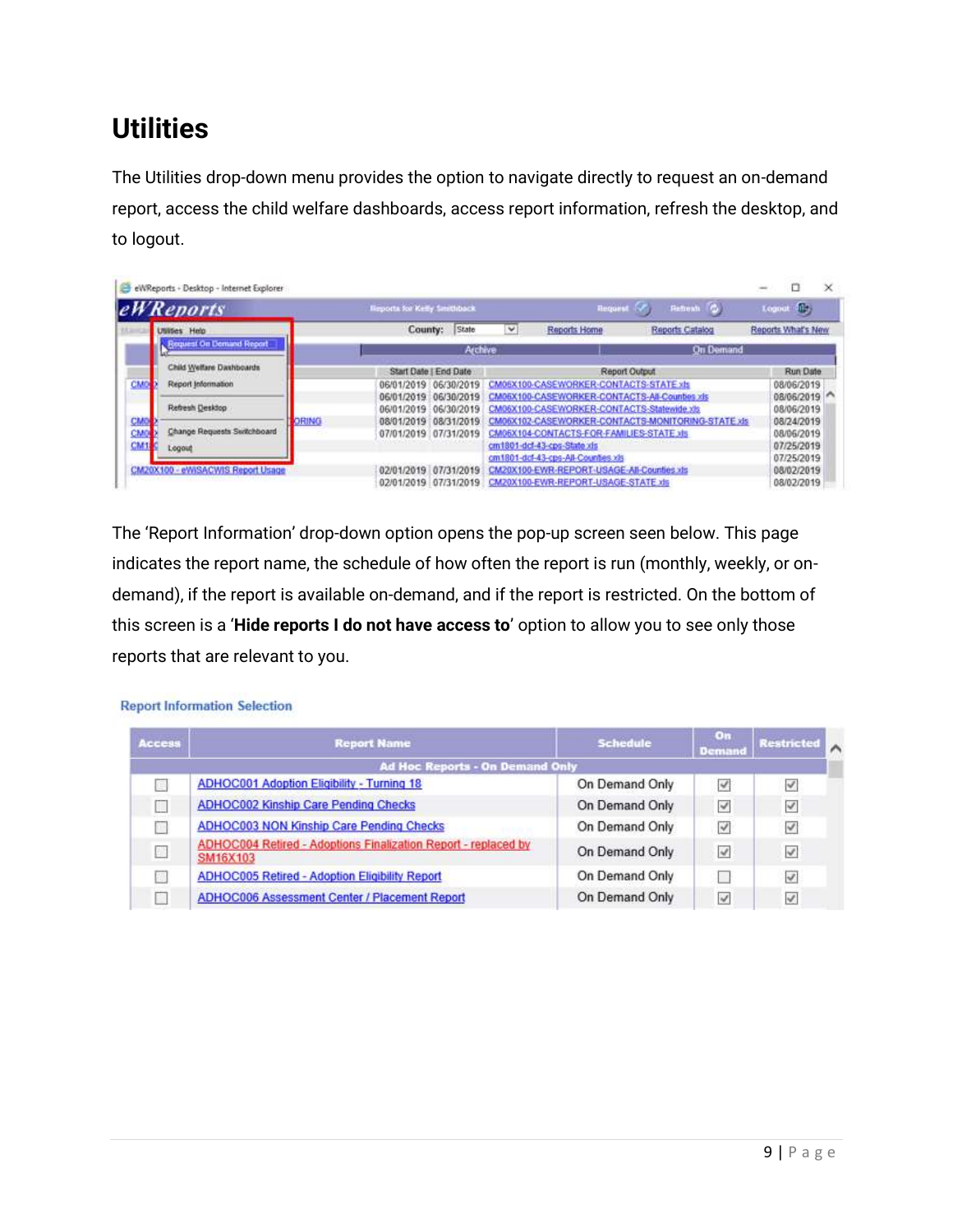#### <span id="page-9-0"></span>**Child Welfare Dashboards**

The Child Welfare Dashboards may be accessed from either the 'Utilities' button described above, or through the 'Quick Links' hyperlink seen below. This link will provide you with access to the secure (i.e. non-public) child welfare dashboards. The content of most of these dashboards is also available on DCF's public website.

- **Worker Dashboard:** Information on open cases, by type (Caseload, Initial Assessment, or OHC), and also by worker grouping (individual worker, team, county, or statewide).
- **CPS Reports Dashboard:** Information on received and completed Child Protective Services Access Reports and screening decisions.
- **Initial Assessment Dashboard:** Information on completed Initial Assessments (IAs), including information on alleged victims, alleged maltreaters, IA performance, completed IA trends and current IA overview.
- **Out-of-Home Care Dashboard:** Information on current out-of-home care (OHC) placements, a map of the physical placements of children in OHC, children removed to OHC in the reporting period, and children who discharged from OHC in the reporting period.
- **Caseworker Contacts Dashboard:** Information on Monthly Out-of-Home Care Caseworker Contact Requirements for the Federal Fiscal Year.
- **Older Youth Dashboard:** Information on youth ages 15-21 who discharged from OHC due to reaching the maximum age on their court order, or by adoption, guardianship, or reunification.
- **Provider Performance-Based Measures (PBM) Dashboard**: Information on provider performance-based measures to evaluate the performance of providers in meeting the goals for children placed in their care and in the OHC system. This dashboard shows outcomes for the previous year and is a public-facing dashboard.

| <b>eWISACWIS</b><br><b>Actions of</b>                                                                                                                                                                                                                       | <b>Electroniche</b>              | <b>Skale</b> =                                                                                                                       | <b>Fallmad</b>                                                                                              | <b>Smake Chi</b>                                                                                                        | Mally E. In                                                                                                                                                                                      |
|-------------------------------------------------------------------------------------------------------------------------------------------------------------------------------------------------------------------------------------------------------------|----------------------------------|--------------------------------------------------------------------------------------------------------------------------------------|-------------------------------------------------------------------------------------------------------------|-------------------------------------------------------------------------------------------------------------------------|--------------------------------------------------------------------------------------------------------------------------------------------------------------------------------------------------|
| <b>Books</b>                                                                                                                                                                                                                                                |                                  |                                                                                                                                      |                                                                                                             | 10 Holometer                                                                                                            | <b>Gent Le</b>                                                                                                                                                                                   |
| Quick Links                                                                                                                                                                                                                                                 |                                  |                                                                                                                                      |                                                                                                             |                                                                                                                         |                                                                                                                                                                                                  |
| Help desk contact information                                                                                                                                                                                                                               | <b>CALL HARRISON, MARTINE AT</b> |                                                                                                                                      |                                                                                                             |                                                                                                                         |                                                                                                                                                                                                  |
| Local Madison number; (608) 264-6323 - Option 3 for eWISACWIE<br>Long Distance to Madeon: (895) 264-8322 (Toll Feed - Option 3 for eWISACWITE<br>Email: DCF larmesDavis@resonate.gov<br>When emailing the Nep desir, use 12 numbers only. No cames, please. |                                  |                                                                                                                                      |                                                                                                             |                                                                                                                         |                                                                                                                                                                                                  |
| Stutewide resources<br>Wassenkin Public Records (2) CAPS<br><b>Routs - Schedule &amp; On Deblack</b><br>Charles 40<br>FOR OWNER BUNK<br><b>Bor, Offender Address Chock.</b><br><b>Scientisting West</b>                                                     |                                  | <u> 1989 - 1989 - 1989 - 1989 - 1989 - 1989 - 1989 - 1989 - 1989 - 1989 - 1989 - 1989 - 1989 - 1989 - 1989 - 19</u><br><b>CERTIL</b> | Tribal Cardact Information /Wincometri<br><b>Woodraw Officials Exert</b><br><b>Child Vindore Cardinards</b> | Drespiertis, Flippetont Hassand, Station (OPHT).<br>Detox HAVEACOOS ANIMATING (assistant for shore friend and will lead | <b>Child Wellace Policies and Standards</b><br>Crook Coast Forms<br>National Sky Offender Plake, Avecales<br>trudent Tracker.<br>Wissenson, Child Wolfans Wolded Portal.<br><b>Years/Italy -</b> |
| Yorth Jection Helenial & Case Into VANes                                                                                                                                                                                                                    |                                  |                                                                                                                                      | Isund, DGI Lami,                                                                                            |                                                                                                                         |                                                                                                                                                                                                  |